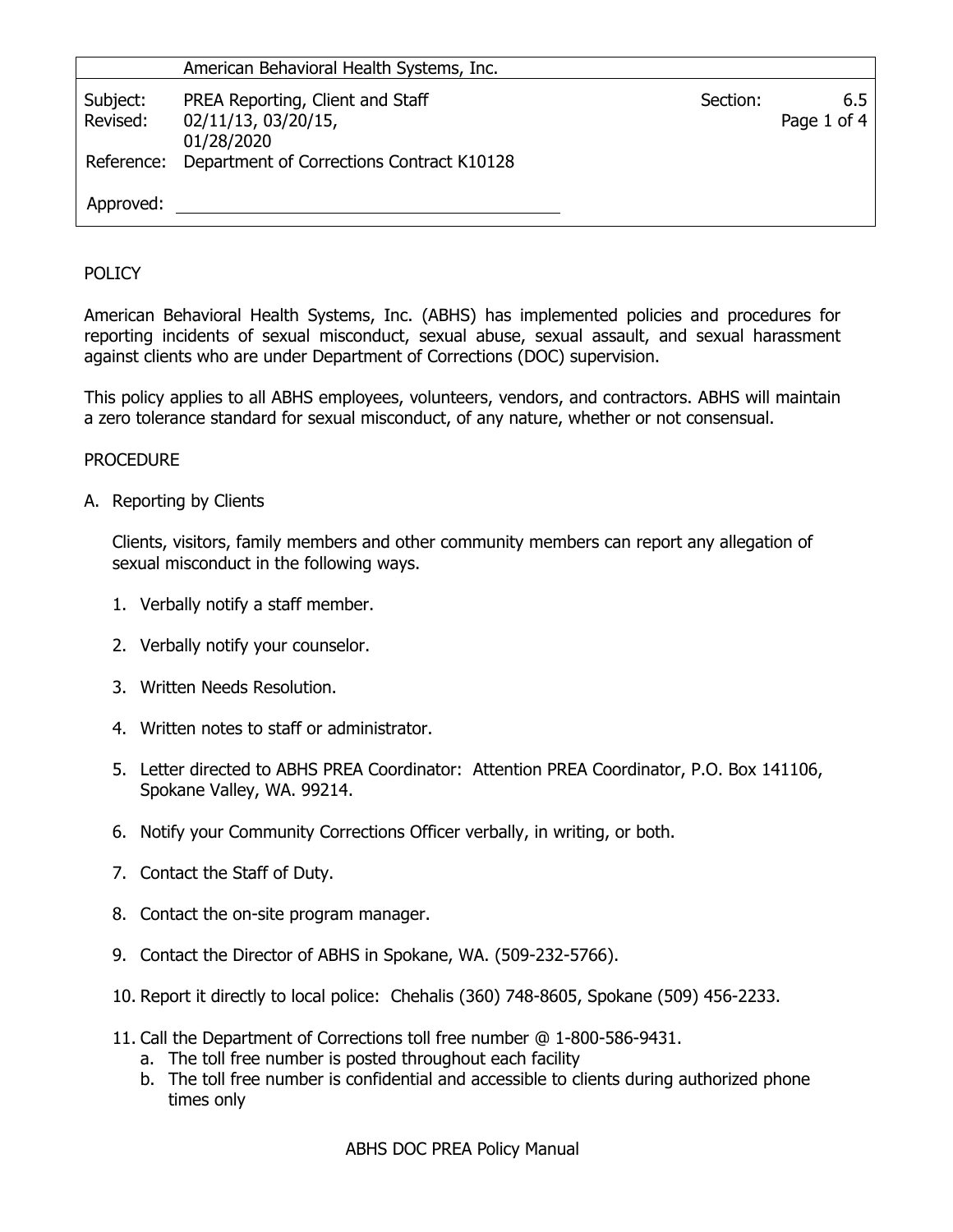|                      | American Behavioral Health Systems, Inc.                              |          |                    |
|----------------------|-----------------------------------------------------------------------|----------|--------------------|
| Subject:<br>Revised: | PREA Reporting, Client and Staff<br>02/11/13, 03/20/15,<br>01/28/2020 | Section: | 6.5<br>Page 2 of 4 |
|                      | Reference: Department of Corrections Contract K10128                  |          |                    |
| Approved:            |                                                                       |          |                    |

12. Clients can report an allegation anytime, regardless of when the event occurred.

13. ABHS permits clients to use a third party including, but not limited to, fellow residents, staff members, family members, attorneys, and outside advocates, to assist residents in filing reports related to allegations of sexual abuse and for those third parties to file such requests on behalf of residents.

a. If a client declines to have third-party assistance in filing a grievance alleging sexual abuse, the agency documents the client's decision to decline.

- B. Reporting by Staff
	- 1. ABHS Staff will keep all information as confidential as possible.
	- 2. Staff will begin the investigation immediately upon notification, limiting information to only those needed to secure the facility and assist in the investigation.
	- 3. Staff will call 911 if it is an emergent issue, following ABHS Notification Procedures.
	- 4. All allegations/incidents are reported to the supervisor on shift immediately. In the event the report is made during off-hours staff will notify the on-site Administrator via phone upon notification for all allegations.
	- 5. For any sexual allegation, ABHS Staff will ensure the safety of the potential victim by separating the perpetrator and victim for the remainder of their treatment with ABHS.
	- 6. Staff will secure all evidence and any room/area will be sealed until local authorities arrive on the site.
	- 7. Staff will document and complete all incidents using the ABHS Incident Report Form by the end of the shift. (see attached ABHS Incident Report Form)
		- a. Incident Report forms will be as detailed as possible including, but not limited to:
			- i. Date & time reported
			- ii. Date & time of incident
			- iii. Location, being as descriptive as possible
			- iv. Names of those involved, for each client involved a separate incident report will be issued.
			- v. Source of information
			- vi. Description of incident, being as specific as possible
			- vii. Who was notified & at what time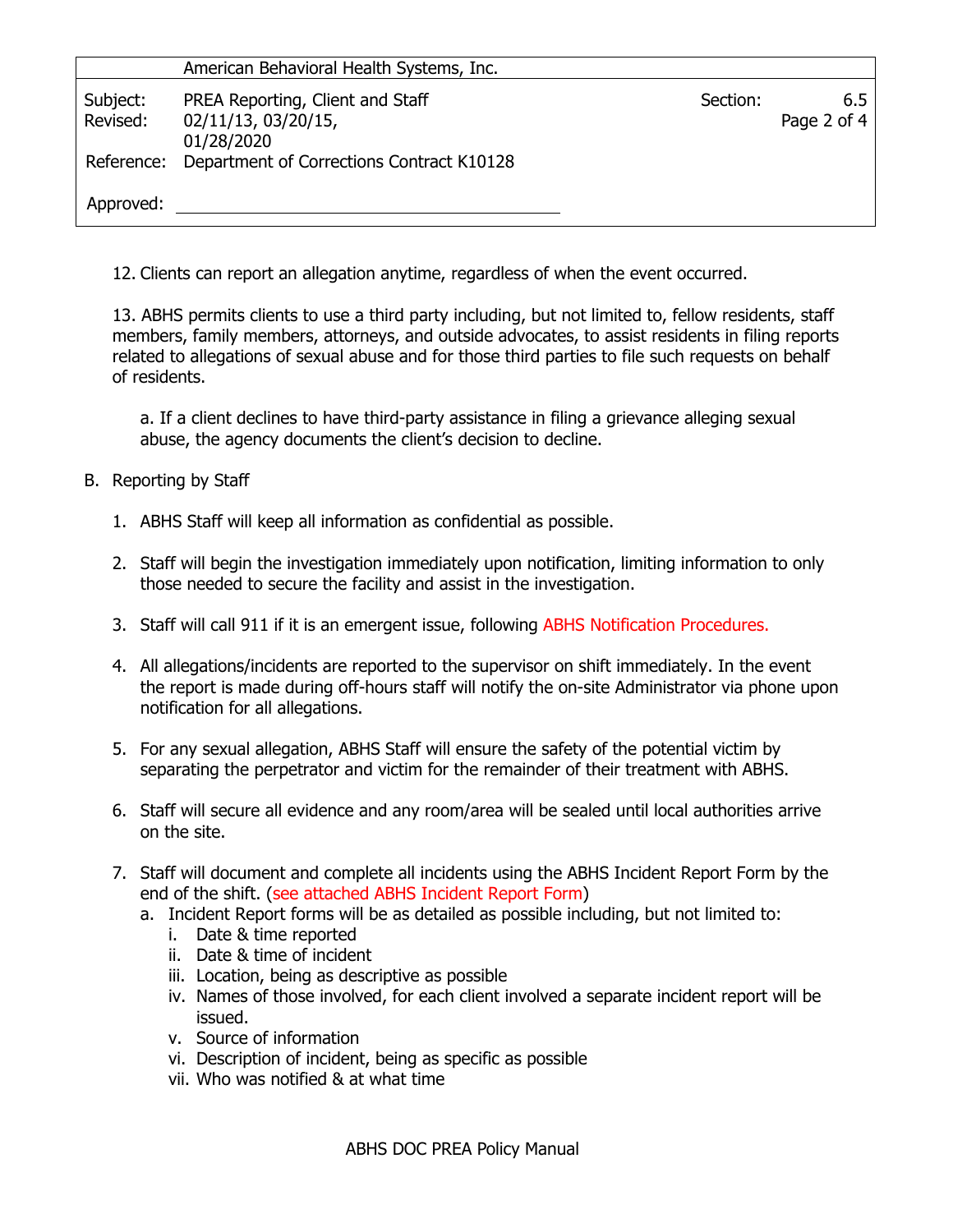|                      | American Behavioral Health Systems, Inc.                              |          |                        |
|----------------------|-----------------------------------------------------------------------|----------|------------------------|
| Subject:<br>Revised: | PREA Reporting, Client and Staff<br>02/11/13, 03/20/15,<br>01/28/2020 | Section: | 6.5<br>Page $3$ of $4$ |
|                      | Reference: Department of Corrections Contract K10128                  |          |                        |
| Approved:            |                                                                       |          |                        |

- viii.If 911 was called the name of the reporting officer and time they arrived on the scene
- ix. Name of witnesses if any
- x. What was done to ensure the safety of the victim
- xi. When, if any, mental health services were offered and if the client chose to utilize them
- 8. ABHS Staff, at the direction of the program manager/administrator, will notify the local police department and report the allegation.
- (i) PHONE NUMBERS FOR REPORTING non-emergent allegations to Local Police: Chehalis Police- 360-748-8605, Spokane Valley Police- 509-477-3300
- (ii) If local law enforcement assumes the investigation, the PREA Coordinator, or other designated party will request updates at least weekly on the ongoing investigation until completion and document in the investigative file.
- 1. All potential victims will be referred to mental health counseling, at no cost to the client.
- 2. If the victim requests counseling, staff will refer them to their counselor during normal business hours. If it is after hours staff will refer them to the crisis hot line and transport as needed, at no cost to the client.
	- a. In Chehalis- Human Response Network: 1-800-244-7414
	- b. In Spokane- Spokane Rape Crisis Center: 1-509-624-7273
- C. Reporting Requirements
	- 1. Staff must immediately report any allegation of sexual misconduct, including knowledge of staff violation of responsibilities.
	- 2. Any allegation made against the on-site Administrator will be reported to the Director of ABHS, (509-232-5766).
	- 3. Allegations made against the Director will be reported to the Department of Corrections contract manager.
	- 4. For any allegation of staff sexual misconduct with/from a client the staff will be removed from providing care for the client and prohibited from any interaction with said client, until such time as the investigation is complete.